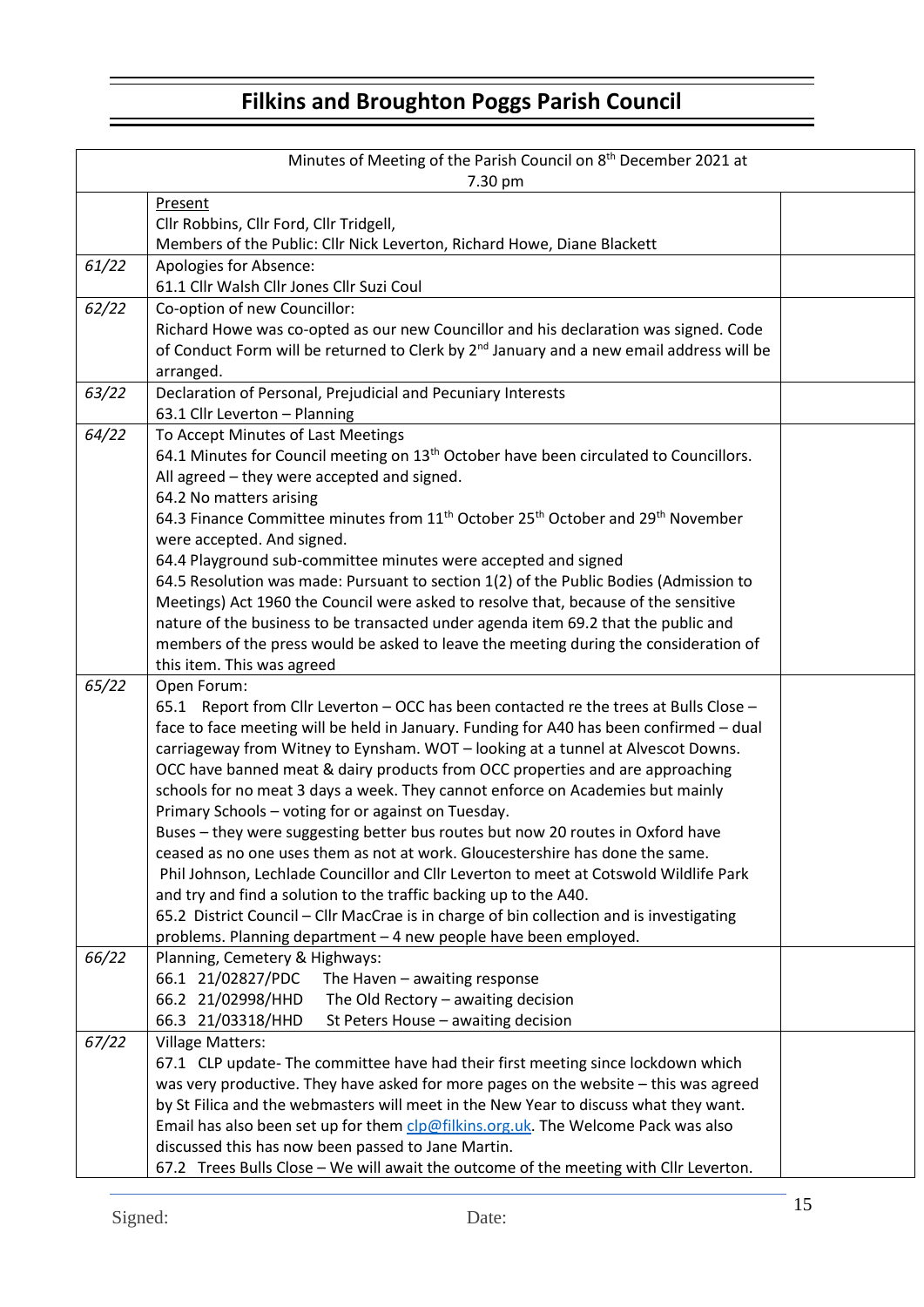|       | Goodfellows White railings - work has started. OCC are also painting the railings<br>67.3<br>after installation. Response received from Juliet Morley thanking us for our efforts.<br>Gassons Ramp- Clerk has received confirmation from Cllr Coul with an email<br>67.4<br>from Miranda Clerk that the ramp has been inspected on site and there are no issues<br>that warrant action. There is now nothing further to progress.<br>Taylors Close- ECT has agreed to us having the extra 2 metre strip for the kick<br>67.5<br>about field. Talks are taking place about the cost of fencing so we will now be able to<br>level the ground and put a field gate in for access to the playground. We have also asked<br>for access through the old farmyard when we refurbish the playground. This has been<br>agreed in principle, we need to inform them of the likely time scale for confirmation.<br>Notice board in Bus Shelter - This will be refurbished by Cllrs Jones and Robbins.<br>67.6<br>Parish Survey was completed. Cllr Leverton may be able to help us upgrade our<br>67.7<br>VAS sign to one which flashes your speed. There are houses planned at Kilkenny Lane<br>and a Science Park so access to A 40 direct from Carterton is essential. A roundabout at<br>Carterton may be more approachable - or upgrading the road passed the solar park may<br>be better. The infrastructure must be upgraded.<br>Refuse collections have been very disturbed in the last few months. Cllr Robbins<br>67.8<br>contacted Cllr MacCrae and was told it was because the smaller lorries had broken down<br>that Rouses Lane and Hazels Lane were not collected but on one occasion Cllr Robbins<br>was informed it was because Rouses Lane was blocked by overhanging tress. This is not<br>correct. We will monitor the situation.<br>Cllr Leverton left the meeting. |  |
|-------|---------------------------------------------------------------------------------------------------------------------------------------------------------------------------------------------------------------------------------------------------------------------------------------------------------------------------------------------------------------------------------------------------------------------------------------------------------------------------------------------------------------------------------------------------------------------------------------------------------------------------------------------------------------------------------------------------------------------------------------------------------------------------------------------------------------------------------------------------------------------------------------------------------------------------------------------------------------------------------------------------------------------------------------------------------------------------------------------------------------------------------------------------------------------------------------------------------------------------------------------------------------------------------------------------------------------------------------------------------------------------------------------------------------------------------------------------------------------------------------------------------------------------------------------------------------------------------------------------------------------------------------------------------------------------------------------------------------------------------------------------------------------------------------------------------------------------------------------------------------------------------|--|
| 68/22 | Matters Relating to Parish Council & Village Centre Trust Properties<br>Siting of shed for Museum - D Blackett attended the meeting and asked what the<br>68.1<br>delay was in making a decision. The Council explained that they are waiting for P Gray to<br>come back from July meeting with the proposal of the new size shed, confirmation<br>concerning planning permission and the outcome of his meetings with CWW and ECT<br>concerning storage elsewhere. We have not received this so no decision can be made. D<br>Blackett now proposes a 7x4m shed with rubberised roof. After discussion this would be<br>located at 90° to the stone sheds. It would be placed on concrete slabs with a power<br>source. D Blackett will liaise with P Gray - we would insist the shed have planning<br>permission if we agree to go ahead. Clerk will write to D Blackett and P Gray and ask for<br>a meeting at the Village Centre.<br>68.2 Village Centre Garden - Cllr Robbins and Les Goward will be clearing the garden<br>and spreading the chippings.<br>Playground Refurbishment - At the last meeting it was proposed the are be re-<br>68.3<br>drawn with the bark surfacing covering the new fort climber and the new climber to stay<br>where it is currently with the bird nest swing moving. This is purely due to budget-<br>Thanks were given to the playground committee for all their works so far. Funding has<br>been confirmed by WODC and we are awaiting the outcome of the Princes Trust and<br>Lottery. K Ford was asked to complete some parts of the Lottery Fund application and is<br>awaiting confirmation. K Ford will try and meet Ashley & Nicola before the next meeting<br>on 11 <sup>th</sup> January 2022.                                                                                                                                |  |
| 69/22 | Finance<br>List of payments made has been circulated and posted on website. Hardcastles<br>69.1<br>Field rent has been received - Clerks wages have been paid. The Clerk also asked the<br>Council to agree to pay for a training day on 18 <sup>th</sup> January. The costs will be split with<br>Alvescot Parish Council. This was agreed. Village Centre payments list has also been<br>circulated. The main payment was for electric for the swimming Pool. Clerk has<br>contacted Utility Aid to enquire if we can find a cheaper supplier as the contract has now<br>expired. Payment list and account balances are attached.<br>Ratification of Clerk's Wages - Public and Clerk were asked to leave the meeting.<br>69.2<br>The payment was agreed.                                                                                                                                                                                                                                                                                                                                                                                                                                                                                                                                                                                                                                                                                                                                                                                                                                                                                                                                                                                                                                                                                                                     |  |